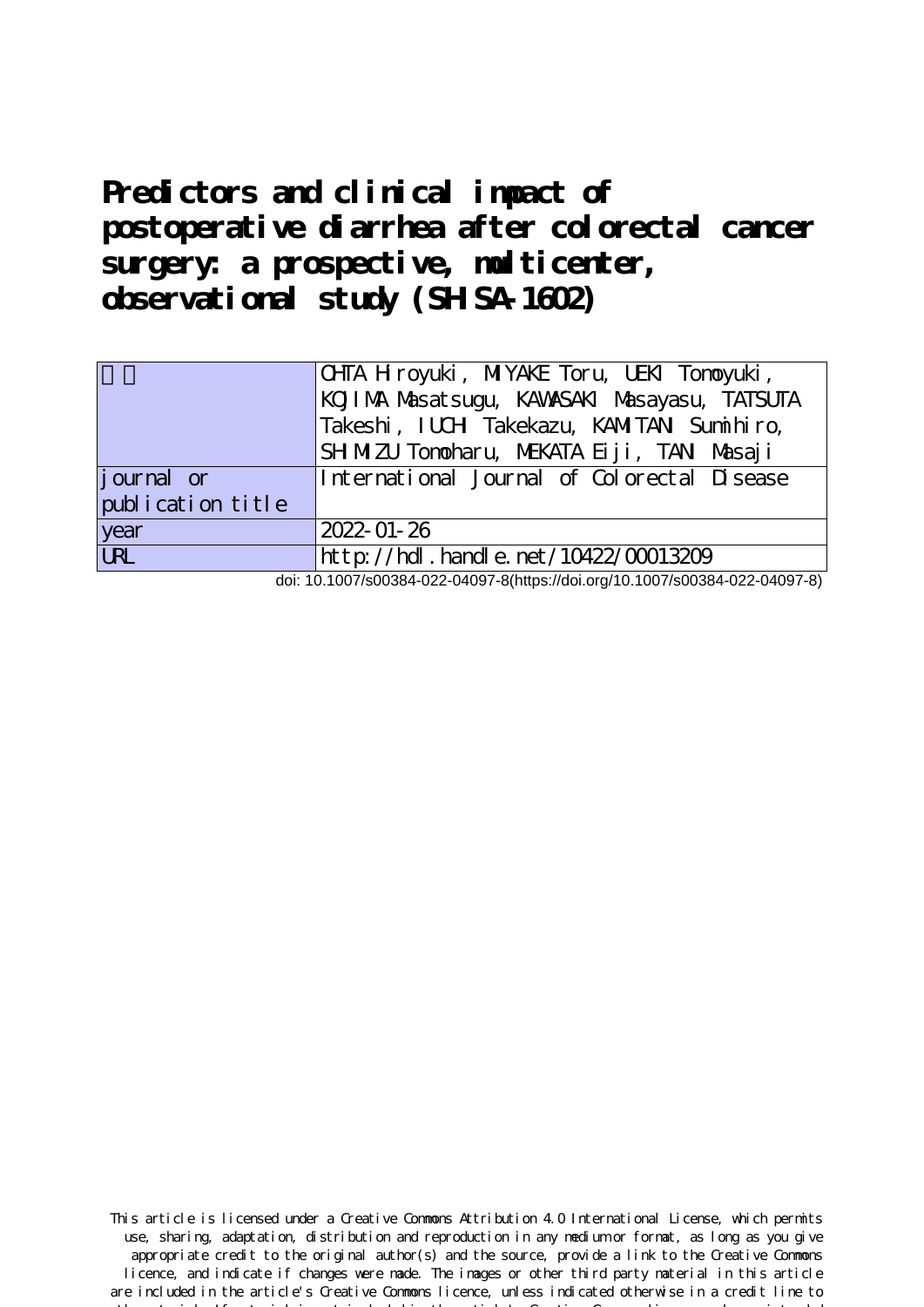#### **ORIGINAL ARTICLE**



# **Predictors and clinical impact of postoperative diarrhea after colorectal cancer surgery: a prospective, multicenter, observational study (SHISA‑1602)**

**Hiroyuki Ohta1,2 · Toru Miyake3 · Tomoyuki Ueki<sup>3</sup> · Masatsugu Kojima3 · Masayasu Kawasaki<sup>4</sup> · Takeshi Tatsuta<sup>5</sup> · Takekazu Iuchi6 · Sumihiro Kamitani7 · Tomoharu Shimizu8 · Eiji Mekata1,2 · Masaji Tani3**

Accepted: 13 January 2022 © The Author(s) 2022

#### **Abstract**

**Purpose** Postoperative diarrhea, including high-output stoma (HOS), frequently occurs after colorectal surgery; its risk factors and clinical implications on subsequent complications remain unknown. This study aimed to evaluate the risk factors and clinical implications of postoperative diarrhea after primary colorectal cancer (CRC) surgery.

**Methods** This prospective observational study included patients with CRC who underwent radical surgery at six hospitals between June 2016 and December 2017. The patients were categorized into three groups (non-stoma, colostoma, and ileostoma groups).

**Results** A total of 178 patients participated in the study. In the non-stoma group, the incidence of postoperative diarrhea was 18.4% (27/147). The incidence of HOS was 28.6% (4/14) in the ileostoma group, and 0% in the colostoma group. Multivariable analyses of the incidence of diarrhea in the non-stoma group indicated that habitual smoking and hypertension were significantly associated with postoperative diarrhea  $(P=0.012$  and  $P=0.0274$ , respectively). Postoperative diarrhea was more likely to occur in patients with rectal cancer than in those with colon cancer  $(P=0.0501)$ . In the non-stoma and ileostoma groups, the probability of the occurrence of other complications with Clavien–Dindo (C-D) grades II or higher was signifcantly higher in patients with C-D grade I diarrhea, including HOS, than in patients without diarrhea (39.3% vs.  $14.6\%, P=0.0061$ .

**Conclusions** Smoking and hypertension are the independent predictors of postoperative diarrhea after an elective CRC surgery. Rectal cancer surgery seems to be associated with postoperative diarrhea more than colon cancer surgery does. Mild postoperative diarrhea may lead to more severe complications.

**Keywords** Diarrhea · Complications · Colorectal cancer · Colorectal surgery

# **Introduction**

Postoperative diarrhea is a frequent complication that can negatively afect the nutritional status and clinical outcome of patients after colorectal cancer (CRC) surgery. Various

 $\boxtimes$  Hiroyuki Ohta hohta@belle.shiga-med.ac.jp

- <sup>1</sup> Department of Comprehensive Surgery, Shiga University of Medical Science, Seta-tsukinowacho, Otsu, Shiga 520-2192, Japan
- <sup>2</sup> Department of Surgery, Higashi-Ohmi General Medical Center, Higashi-ohmi, Japan
- Department of Gastrointestinal Surgery, Shiga University of Medical Science, Otsu, Japan

causes of postoperative diarrhea include bowel stenosis due to a huge tumor, surgical procedures, and perioperative pharmacological treatment [\[1](#page-7-0), [2](#page-7-1)]. *Clostridioides difficile* (formerly known as *Clostridium difcile)* infection (CDI) is also a common nosocomial enteritis that causes diarrhea

- <sup>4</sup> Department of Surgery, Bellland General Hospital, Sakai, Japan
- <sup>5</sup> Department of Surgery, Tesseikai Neurosurgical Hospital, Sijounawate, Japan
- <sup>6</sup> Department of Surgery, Toyosato Hospital, Toyosato, Inukami-gun, Japan
- <sup>7</sup> Department of Surgery, Kohnan Hospital, Koka, Japan
- <sup>8</sup> Department of Medical Safety, Shiga University of Medical Science, Otsu, Japan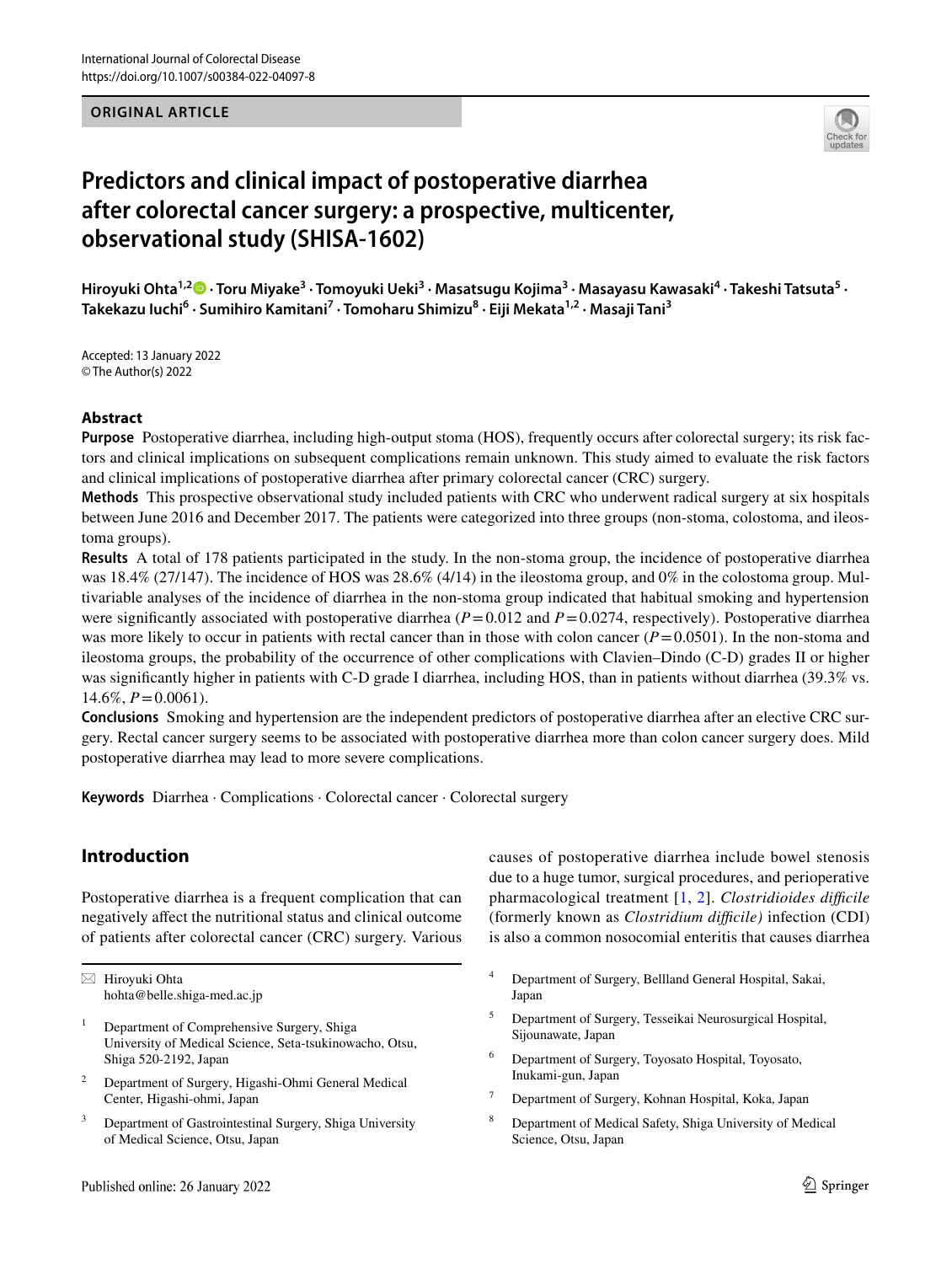and occasionally severe symptoms [[3,](#page-7-2) [4](#page-7-3)]. Meanwhile, excessive output from a stoma, called high-output stoma (HOS), can cause dehydration, renal dysfunction, and electrolyte abnormalities; it is also often observed in patients with stoma after CRC surgery [[5](#page-7-4), [6\]](#page-7-5). According to recent reports, HOS occurs in 16–43.3% of the patients who have undergone rectal resection and have a diverting ileostomy [[5](#page-7-4)[–7](#page-7-6)].

Over the last decade, many retrospective studies have been conducted to elucidate the chronic gastrointestinal complications after a CRC surgery, including diarrhea [\[2,](#page-7-1) [8](#page-7-7), [9\]](#page-7-8). However, to date, only a few reports on prospective studies on acute postoperative diarrhea after CRC surgery have been published. The aim of this study was to elucidate the predictive factors of acute postoperative diarrhea and their relevance to complications after elective surgery in patients with primary CRC.

# **Methods**

#### **Study design**

This (Shiga Surgical Association-1602) is a multicenter, prospective, observational study involving patients with postoperative diarrhea who underwent CRC surgery at six hospitals in Japan. A total of 178 consecutive patients with CRC, who were scheduled for an elective radical surgery between June 2016 and December 2017, were enrolled in this study. The study was performed in accordance with the ethical standards as laid down in the 1964 Declaration of Helsinki, and was approved by the Research Ethical Committee of Shiga University of Medical Science (approved IRB number: 27–222). Written informed consent was obtained from all eligible patients.

The inclusion criteria were as follows: (1) diagnosis of histopathologically confirmed CRC, (2) scheduled for curative resection, (3) age  $\geq$  20 years at the time of enrollment, and (4) performance status (PS) $\leq$  2 on the Eastern Cooperative Oncology Group (ECOG) scale. Those with diarrheal symptoms before surgery, a history of CDI, or an emergency operation were excluded. Patients with severe complications or a PS≥3 on the ECOG scale were also excluded, due to the likelihood of fecal incontinence. Bowel preparation before the surgery was performed at the discretion of each facility. This trial was registered with the UMIN Clinical Trials Registry (UMIN 000,022,206). This manuscript has been prepared in accordance with the STROBE guidelines [[10\]](#page-7-9).

#### **Evaluation of postoperative diarrhea and subsequent complications**

The patients were categorized into three groups according to stoma creation: 1) non-stoma group, 2) colostoma group, and 3) ileostoma group. The defnition of postoperative diarrhea for the non-stoma group in this study was adopted on the basis of the World Health Organization's criteria; accordingly, postoperative diarrhea was defned as a "frequent watery bowel movement for more than three times per day within postoperative 30 days [[11](#page-7-10)]". Diarrhea corresponded to type 6 (mild; fufy pieces with ragged edges, a mushy stool) and type 7 (severe; watery, no solid pieces, and entirely liquid) on the Bristol stool chart [[12](#page-7-11)]. Meanwhile, in the colostoma and ileostoma groups, an HOS was defned as an ostomy excretion of greater than 2000 mL per day within postoperative 30 days. If postoperative diarrhea or HOS was diagnosed, a *Clostridioides difficile* (CD) toxin assay and fecal culture examinations were performed at the discretion of the attending physician. Other adverse events and postoperative complications, including surgical site infection (SSI), were also assessed according to the Clavien–Dindo (C-D) classifcation system [\[13](#page-7-12)].

We analyzed the patients' background characteristics (sex, age, body mass index [BMI], PS, smoking habits, comorbidities [hypertension and diabetes mellitus], tumor location, and TNM classifcation stage [from the eighth edition of the Japanese Classifcation of Colorectal Carcinoma]) and preoperative care factors (therapeutic antibiotics, antacid, chemotherapy, hospital stay, mechanical preparation, and chemical preparation). Data on the postoperative outcomes (including the onset date and treatment of postoperative complications) and postoperative hospital days were prospectively collected. Analyses of risk factors for postoperative diarrhea were performed for the nonstoma group.

Furthermore, the clinical impact of mild postoperative diarrhea on other complications that followed was evaluated. The associations between C-D grade I diarrhea, including HOS, and other complications of C-D grades II and higher were investigated in the non-stoma and ileostoma groups; in both groups, the patients received bowel reconstruction. In this investigation, the patients with diarrhea of C-D grade II or higher were excluded. Furthermore, the patients who had diarrhea after other C-D grade II or higher complications were excluded in consideration of therapeutic antibioticinduced diarrhea.

#### **Statistical analysis**

The categorical variables are expressed as numbers and percentages. In the univariate analysis, group comparisons were performed using the Fisher's exact test and the chi-squared test for binary variables. Multivariable logistic regression analysis was performed using variables found to be signifcant  $(P<0.05)$  in the univariate analysis; factors predictive of postoperative diarrhea were determined. The analysis was performed using the backward stepwise regression method. A  $P$ -value of  $< 0.05$  was considered to indicate statistical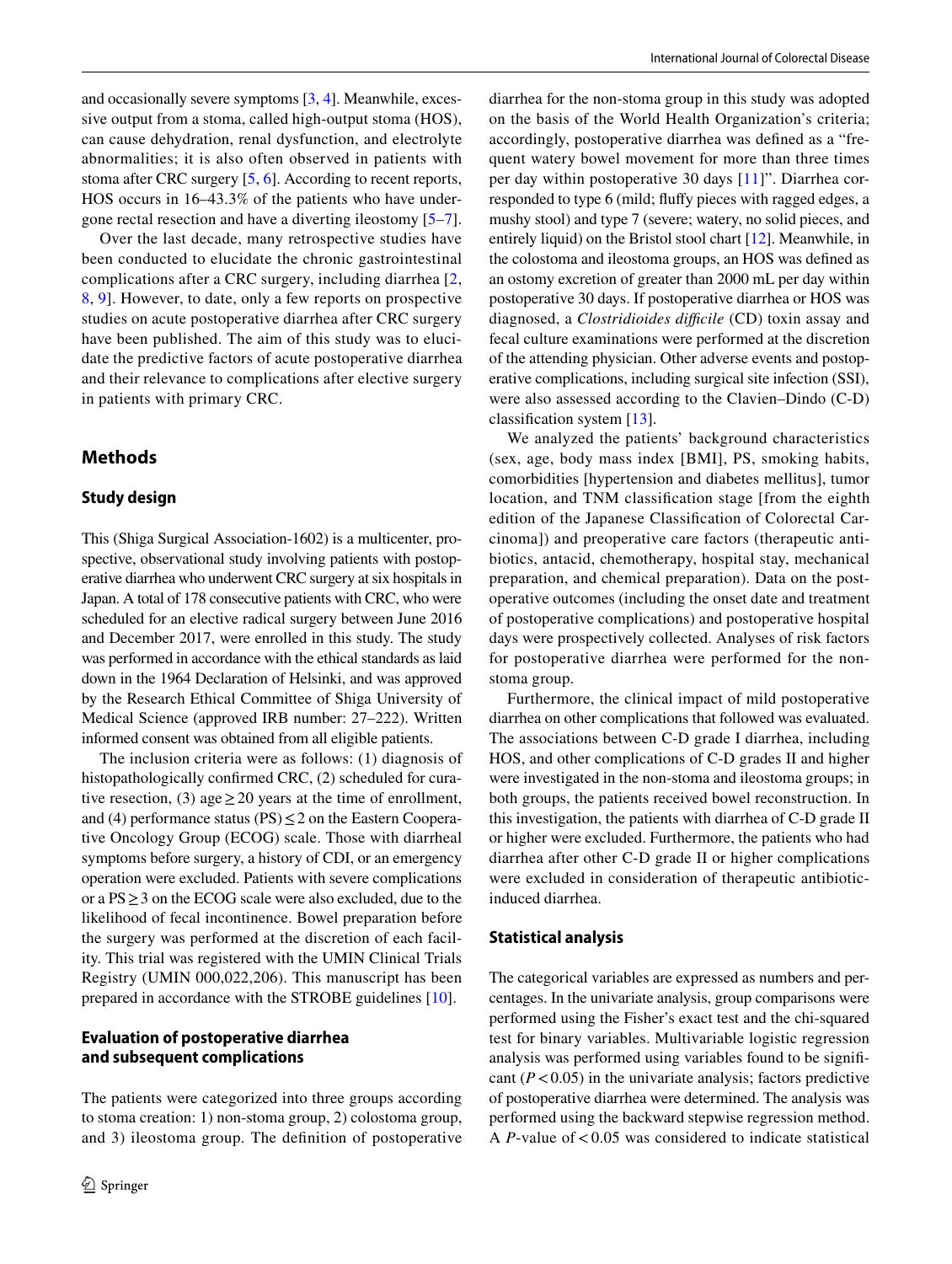signifcance. Statistical analyses were carried out using the statistical program EZR (Saitama Medical Center, Jichi Medical University, Saitama, Japan), which is a graphical user interface for R (The R Foundation for Statistical Computing, Vienna, Austria) [[14\]](#page-7-13).

# **Results**

#### **Patients' clinical background**

A total of 178 patients were enrolled in this study; of these, 147 were categorized into the non-stoma group. Based on the stoma-creation surgery, 17 and 14 patients were categorized into the colostoma and ileostoma groups, respectively. Table [1](#page-3-0) demonstrates the characteristics of the patients in the three groups. All the patients in the colostoma and ileostoma groups had permanent colostomy and diverting loop ileostomy, respectively. The entire study sample comprised 96 men and 82 women. The median age was 71 years, and the median BMI was 22 kg/m<sup>2</sup>; 72 patients  $(40.4\%)$  were smokers, 69 patients (38.8%) had a high blood pressure, and 28 (15.7%) had diabetes mellitus. Preoperative medications were as follows: therapeutic antibiotics  $(n=12, 6.7\%)$ , antacid ( $n = 32, 18.0\%$ ), and chemotherapy ( $n = 11, 6.2\%$ ). No patients underwent perioperative radiation therapy. The median preoperative hospital stay duration was 3 days. Before the surgery, 157 patients (88.2%) underwent mechanical bowel preparation, while 61 patients (34.3%) underwent chemical bowel preparation.

The tumor locations were as follows: right colon  $(n=60)$ , left colon  $(n=42)$ , rectum  $(n=75)$ , and both the right colon and the rectum  $(n=1)$ . The TNM classification stages were as follows: 0 (*n*=1), I (*n*=45), II (*n*=32), III (*n*=74), and IV (*n*=26). Among the 178 patients, 127 (71.3%) underwent laparoscopic surgery. The median operation time and blood loss were 240 min and 50 mL, respectively. Eleven patients (6.2%) received blood transfusion during the operation.

<span id="page-3-0"></span>**Table 1** Clinical characteristics of patients

| Characteristics                                      | Non-stoma group $(n=147)$ | Colostoma group $(n=17)$                                                        | Ileostoma group ( $n = 14$ ) |
|------------------------------------------------------|---------------------------|---------------------------------------------------------------------------------|------------------------------|
| Patient-related factors                              |                           |                                                                                 |                              |
| Gender (Male:Female)                                 | 75:72                     | 13:4                                                                            | 8:6                          |
| Age (years, median) [range]                          | 72 [23-96]                | 73 [56-92]                                                                      | 67 [39-100]                  |
| BMI (kg/m <sup>2</sup> , median) [range]             | 22.1 [14.2-37.8]          | 20 [14.5-27.1]                                                                  | 22.5 [17.6-31.6]             |
| <b>ECOG PS 0/1/2</b>                                 | 68/33/19                  | 8/5/4                                                                           | 8/4/2                        |
| Smoking habits $(n, %)$                              | 55 (37.4)                 | 9(52.9)                                                                         | 8(57.1)                      |
| Hypertension $(n, %)$                                | 60(40.8)                  | 3(17.6)                                                                         | 6(42.9)                      |
| Diabetes mellitus $(n, %)$                           | 23(15.6)                  | 2(11.8)                                                                         | 3(21.4)                      |
| Preoperative care-related factors                    |                           |                                                                                 |                              |
| Preoperative therapeutic antibiotics $(n,$<br>%      | 10(6.8)                   | 1(5.9)                                                                          | 1(7.1)                       |
| Preoperative antiacid $(n, %)$                       | 25(17.0)                  | 4(23.5)                                                                         | 3(21.4)                      |
| Preoperative hospital stay (days, median)<br>[range] | $3 \mid 1-47$             | $6$ [2-57]                                                                      | $4 [2-14]$                   |
| Preoperative chemotherapy $(n, %)$                   | 3(2.0)                    | 6(35.3)                                                                         | 2(14.3)                      |
| Mechanical preparation $(n, %)$                      | 131 (89.1)                | 12(70.6)                                                                        | 14 (100)                     |
| Chemical preparation $(n, %)$                        | 49 (33.3)                 | 7(41.2)                                                                         | 5(35.7)                      |
| Tumor/surgery-related factors                        |                           |                                                                                 |                              |
| Location                                             |                           | Right: 60/Left: 41/Rectum: 46 Left: 1/Rectum: 15/Right and rectum: 1 Rectum: 14 |                              |
| Procedure                                            | 6/SC: 36 HAR: 31/LAR: 15  | ICR: 10/RHC: 47/TC: 2/LHC: SC: 1/Hartmann: 5/APR: 8/TPE: 2<br>RHC+Hartmann: 1   | LAR: 12/ISR: 2               |
| TNM Stage 0/I/II/III/IV                              | 1/38/27/62/19             | 0/0/4/7/6                                                                       | 0/7/1/5/1                    |
| Approach (Open:Laparoscopy)                          | 39:108                    | 5:12                                                                            | 7:7                          |
| Operation time (minutes, median)<br>[range]          | 254 [26-487]              | 313 [187-889]                                                                   | 308.5 [175-550]              |
| Blood loss (mL, median) [range]                      | 40 [0-1510]               | 520 [20-3938]                                                                   | 170 [0-600]                  |
| Intraoperative transfusion $(n, %)$                  | 4(2.7)                    | 7(41.2)                                                                         | 0(0)                         |

*BMI* body mass index, *ICR* ileocecal resection, *RHC* right hemicolectomy, *TC* partial transverse colectomy, *LHC* left hemicolectomy, *SC* sigmoid colectomy, *HAR* high anterior resection, *LAR* low anterior resection, *ISR* intersphincteric resection, *APR* abdominoperineal resection, *TPE* total pelvic excenteration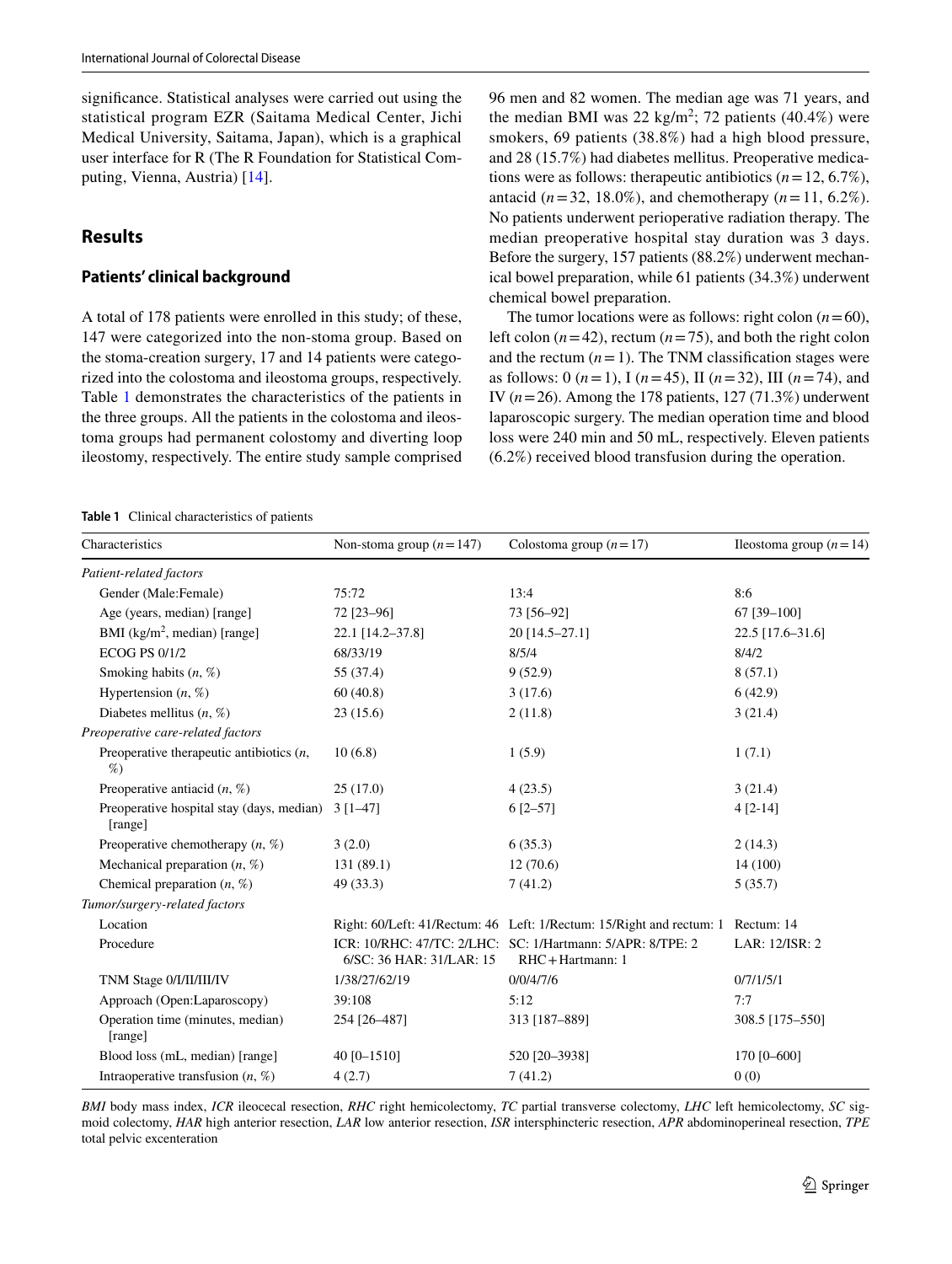#### **Clinical features of postoperative diarrhea**

In the non-stoma group, the incidence of postoperative diarrhea was 18.4% (27/147). Among the stoma groups, HOS occurred with an incidence of 28.6% (4/14) in the ileostoma group, while it did not occur in the colostoma group. Out of the 31 patients with postoperative diarrhea including HOS, 17 patients (54.8%) underwent the rapid CD toxin assay and fecal culture examination. All the patients tested negative for the CD toxin. However, two patients (11.8%) demonstrated CD-antigen positivity; one of these also had a positive fecal culture on examination. Both patients were clinically diagnosed with mild CDI (one on the third postoperative day and the other on the fourth postoperative day). They received metronidazole, in accordance with the clinical practice guidelines [[15\]](#page-8-0).

Twenty-nine patients with diarrhea due to causes other than CDI were all mildly ill and did not require special treatments, such as antibiotics; hence they were judged to have a C-D grade I postoperative complication. The median onset of diarrhea was postoperative day 4 (range, postoperative days 1–20). The median duration of postoperative hospitalization was 13 days in both patients who had diarrhea (range, 10–58 days) and those who did not (range, 7–90 days). In this study, patients with diarrhea did not take any postoperative aperients before the onset of diarrhea.

# **Predictors of postoperative diarrhea in the non‑stoma group**

In the non-stoma group  $(n=147)$ , univariate analysis of various clinical factors for postoperative diarrhea was performed (Table [2](#page-5-0)). In the stoma group, the incidence and number of patients with HOS were too low for the analysis of HOS predictors. Smoking habits, hypertension, and tumor location (rectum) were significantly associated with postoperative diarrhea (*P*=0.0146, *P*=0.0497, and *P*=0.042, respectively.)

The multivariable analysis included the three variables that showed statistical signifcance in the univariate analyses, i.e., smoking habits, hypertension, and tumor location (rectum). Among these, smoking habits (odds ratio [OR], 3.14; 95% confdence interval [CI], 1.29–7.66; *P*=0.012) and hypertension (OR, 2.74; 95% CI, 1.12–6.70; *P*=0.0274) were the independent predictive factors for postoperative diarrhea (Table [3\)](#page-6-0). Rectal cancer surgery tended to be a statistically significant predictive factor  $(P=0.0501)$ .

## **The relationship between postoperative diarrhea and other complications that followed**

Finally, we investigated the impact of C-D grade I diarrhea on other complications of C-D grade II or higher. During the study period, no C-D grade IV life-threatening complications or C-D grade V complications (such as surgery-related deaths) were noted. There were no cases where C-D grade II and III complications occurred simultaneously. In this investigation, a patient with antibiotic-induced postoperative diarrhea after incisional SSI was excluded. Furthermore, two patients with C-D grade II CDI were excluded. The total incidence of C-D grade II and III complications in patients with C-D grade I diarrhea was 39.3% (11/28); this was signifcantly higher than that in patients without postoperative diarrhea (14.6% [19/130], *P*=0.0061; Table [4](#page-6-1)). The details of the C-D grade II and III complications in patients with and without C-D grade I diarrhea are shown in Table [4.](#page-6-1) Among them, urinary tract infection (UTI) occurred a day after the onset of postoperative diarrhea in two men (7.1%; 2/28) with rectal cancer and a smoking habit. On the other hand, 130 patients without postoperative diarrhea were not significantly affected by UTI  $(P=0.0305)$ .

## **Discussion**

Postoperative diarrhea frequently occurs after CRC surgery and may have a harmful infuence on the clinical course. However, postoperative diarrhea generally tends to be disregarded because of oblique clinical judgment and mostly mild symptoms. Our results suggest that smoking and hypertension are associated with postoperative diarrhea, although the defnitive mechanism underlying postoperative diarrhea due to smoking and hypertension is unknown. Regarding cigarette smoking, some clinical analyses have shown that cigarette smoking is a risk factor for the development of infammatory bowel disease (IBD), including Crohn's disease, collagenous colitis, and lymphocytic colitis [\[16,](#page-8-1) [17\]](#page-8-2). Birrenbach and Böcker described potential mechanisms for the pathogenic interaction of nicotine and IBD, which include changes in the humoral and cellular immunity, cytokine levels, gut permeability, motility, and mucosal blood flow  $[16]$  $[16]$  $[16]$ . However, the relationship between intestinal motility and nicotine after colorectal surgery is still controversial [[18](#page-8-3)]. On the other hand, a direct association between diarrhea and hypertension has never been described. Although enteropathy associated with consumption of some antihypertensive agents, such as beta-blockers and angiotensin II receptor blockers, has been recognized and reported so far  $[19, 20]$  $[19, 20]$  $[19, 20]$  $[19, 20]$ , in our study, the type of antihypertensive drug was not taken into consideration. However, clinicians should keep in mind that diarrhea could also be caused by some antihypertensive drugs.

Recently, some retrospective studies have reported that postoperative diarrhea impacts postoperative outcomes after colorectal surgery [\[21](#page-8-6), [22](#page-8-7)]. Gaertner et al. described that postoperative diarrhea, whether in patients with CDI or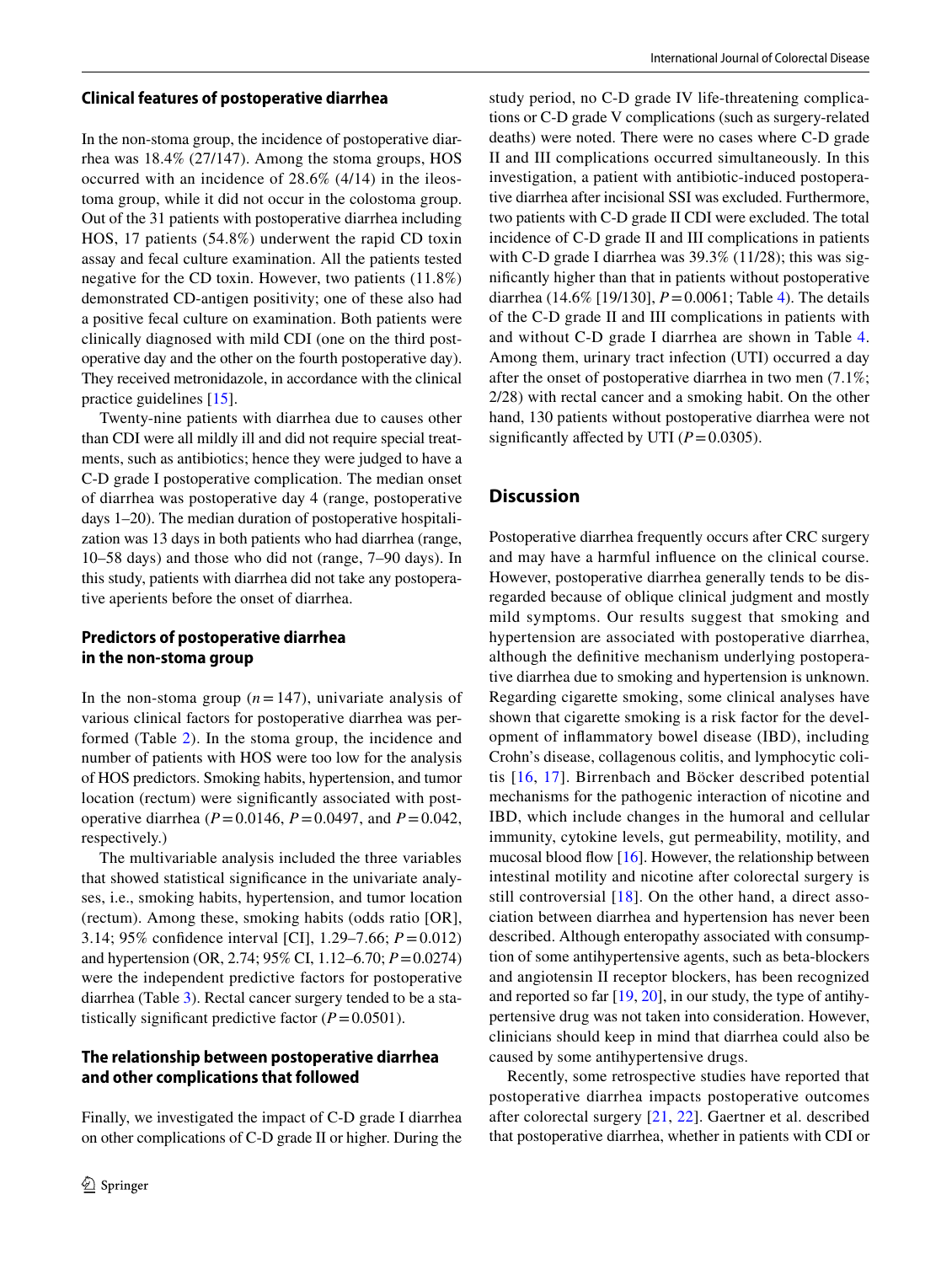$\overline{a}$ 

<span id="page-5-0"></span>**Table 2** Univariate analysis of candidate risk factors for postoperative diarrhea in the non-stoma group  $(n=147)$ 

|                                      | Variables                          | Diarrhea $(n)$ | Incidence $(\%)$ | $P$ value    |
|--------------------------------------|------------------------------------|----------------|------------------|--------------|
| Patient-related factors              |                                    |                |                  |              |
| Gender                               | Male                               | 16/75          | 21.3             | 0.398        |
|                                      | Female                             | 11/72          | 15.3             |              |
| Age                                  | < 75                               | 17/90          | 18.9             | 1            |
|                                      | $\geq 75$                          | 10/57          | 17.5             |              |
| BMI                                  | < 25                               | 19/115         | 16.5             | 0.305        |
|                                      | $\geq 25$                          | 8/32           | 25               |              |
| <b>PS</b>                            | $0 \cdot 1$                        | 23/124         | 18.5             | $\mathbf{1}$ |
|                                      | $\mathfrak{2}$                     | 4/23           | 17.4             |              |
| Smoking habits                       | Yes                                | 16/55          | 29.1             | 0.0146       |
|                                      | No                                 | 11/92          | 12               |              |
| Hypertension                         | Yes                                | 16/60          | 26.7             | 0.0497       |
|                                      | N <sub>0</sub>                     | 11/87          | 12.6             |              |
| Diabetes mellitus                    | Yes                                | 7/23           | 30.4             | 0.139        |
|                                      | N <sub>0</sub>                     | 20/124         | 16.1             |              |
| Preoperative care-related factors    |                                    |                |                  |              |
| Preoperative therapeutic antibiotics | Yes                                | 2/10           | 20               | 1            |
|                                      | No.                                | 25/137         | 18.2             |              |
| Preoperative antiacid                | Yes                                | 6/25           | 24               | 0.407        |
|                                      | No                                 | 21/122         | 17.2             |              |
| Preoperative hospital stay (days)    | < 7                                | 17/109         | 15.6             | 0.151        |
|                                      | $\geq 7$                           | 10/38          | 26.3             |              |
| Preoperative chemotherapy            | Yes                                | 0/3            | $\boldsymbol{0}$ | 1            |
|                                      | No                                 | 27/144         | 18.8             |              |
| Mechanical preparation               | Yes                                | 24/131         | 18.3             | $\mathbf{1}$ |
|                                      | No                                 | 3/16           | 18.8             |              |
| Chemical preparation                 | Yes                                | 6/49           | 12.2             | 0.258        |
|                                      | No                                 | 21/98          | 21.4             |              |
| Tumor/surgery-related factors        |                                    |                |                  |              |
| Location                             | Colon                              | 14/101         | 13.9             | 0.042        |
|                                      | Rectum                             | 13/46          | 28.3             |              |
| <b>TNM</b> Stage                     | Early $(0 \cdot I)$                | 6/39           | 15.4             | 0.638        |
|                                      | Advanced $(II \cdot III \cdot IV)$ | 21/108         | 19.4             |              |
| Approach                             | Open                               | 7/39           | 17.9             | 1            |
|                                      | Lap                                | 20/108         | 18.5             |              |
| Operation time (minutes)             | < 300                              | 23/125         | 18.4             | 1            |
|                                      | $\geq 300$                         | 4/22           | 18.2             |              |
| Blood loss (mL)                      | < 200                              | 22/121         | 18.2             | 1            |
|                                      | $\geq 200$                         | 5/26           | 19.2             |              |
| Intraoperative transfusion           | Yes                                | 0/4            | $\boldsymbol{0}$ | 1            |
|                                      | $\rm No$                           | 27/143         | 18.9             |              |

Numbers in bold represent statistically signifcant fndings

not, was associated with superficial SSI [[21](#page-8-6)]. Baker et al. reported that CDI signifcantly increased the likelihood of anastomotic leakage in patients with colectomy [\[22](#page-8-7)]. We previously reported that postoperative diarrhea occurring in the early phase might predict the development of symptomatic anastomotic leakage after laparoscopic low anterior resection [[23\]](#page-8-8). From the results of this study, the patients with mild postoperative diarrhea experienced other severe complications (particularly postoperative UTI) more frequently as compared to patients without diarrhea. Regarding causal relationships, a possible interpretation of our fndings is that dehydration and fecal contamination of the urinary tract coincided with postoperative diarrhea. However, only two patients developed UTI in our study, and the conclusive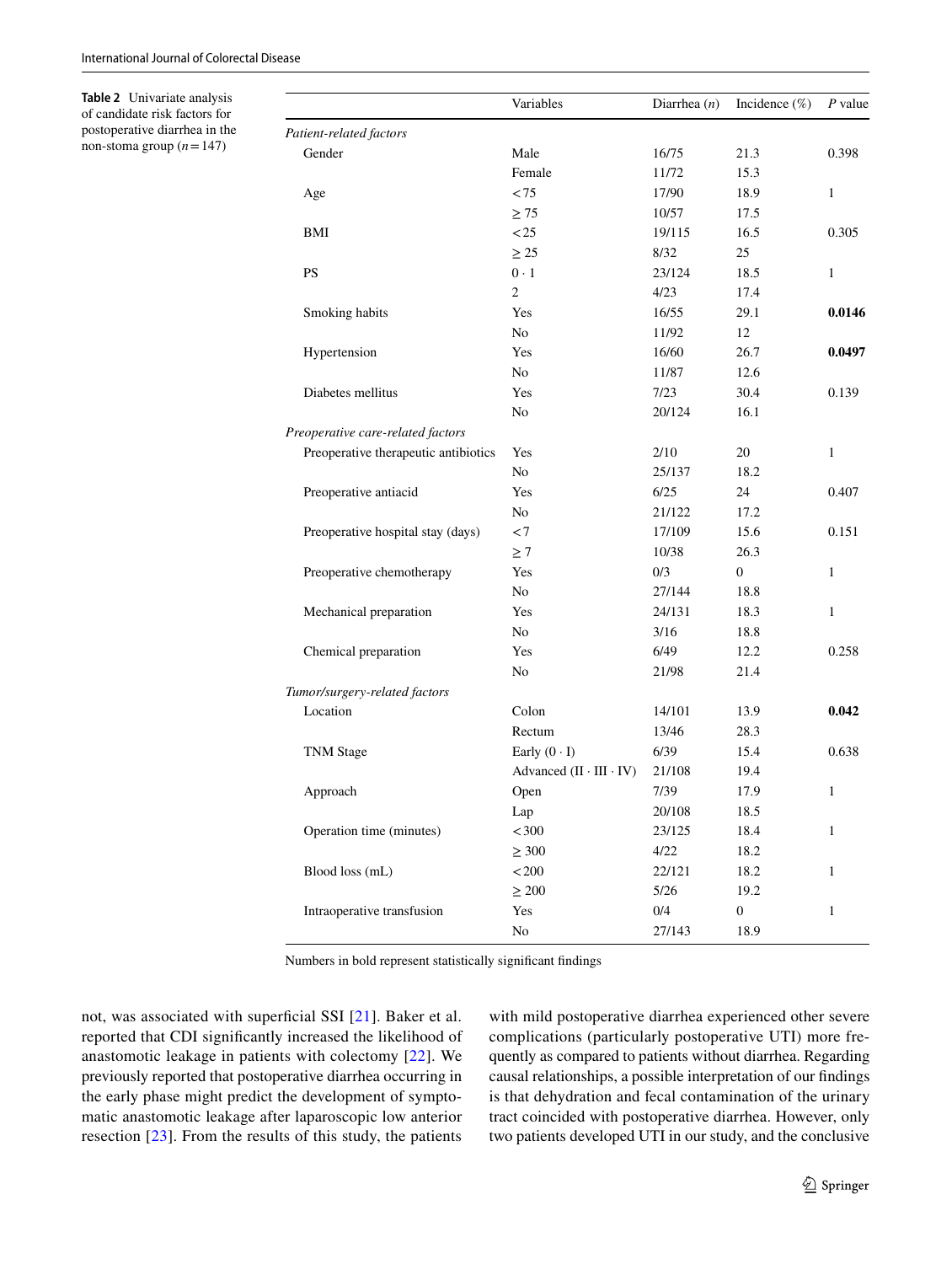<span id="page-6-0"></span>**Table 3** Multivariable analysis of risk factors for postoperative diarrhea in the non-stoma group

| Variables               | Odds ratio | 95% CI        | P value |
|-------------------------|------------|---------------|---------|
| Smoking habits (yes/no) | 3.14       | $1.29 - 7.66$ | 0.012   |
| Hypertension (yes/no)   | 2.74       | $1.12 - 6.70$ | 0.0274  |
| Location (rectum/colon) | 2.45       | $1.00 - 6.02$ | 0.0501  |
|                         |            |               |         |

CI, confdence interval

Numbers in bold represent statistically signifcant fndings

data were insufficient. Therefore, further large clinical trials may be expected. Meanwhile, postoperative diarrhea, including HOS, can lead to ileus and acute kidney injury (AKI) due to decreased intestinal motility and dehydration. In our investigation, there was no signifcant correlation of postoperative diarrhea with ileus or AKI of C-D grade II or higher.

Our data suggest that the patients who undergo rectal cancer surgery tend to experience postoperative diarrhea more commonly as compared to patients who undergo colon cancer surgery. However, this fnding contradicts the fndings of previous studies; right hemicolectomy is recognized to be associated with chronic postoperative diarrhea due to residual bile, which acts as an osmotic agent, and disruption of the ileal brake [[2](#page-7-1), [8,](#page-7-7) [24](#page-8-9)]. During right-sided hemicolectomy, we resected less than 10 cm of the terminal ileum as per the usual protocol. The physiological pathogenesis could difer between acute and chronic postoperative diarrhea after colorectal surgery. Decrease in the rectal reservoir and sacrifce of the hypogastric nerve

<span id="page-6-1"></span>**Table 4** Postoperative complications in the non-stoma and the ileostoma groups  $(n=158)$ 

plexus may infuence not only a high frequency of defecation, but also acute diarrhea after rectal cancer surgery.

Perioperative oral synbiotic supplementation is expected to improve the digestive microbial balance and present postoperative infectious complications. Despite various reports on probiotics, prebiotics, and synbiotics, their efficacies in preventing CRC surgery complications remain controversial [\[25\]](#page-8-10). Komatsu et al. reported that the occurrence of postoperative complications did not difer signifcantly between the group taking synbiotics and the control group in a randomized controlled trial with 362 patients with CRC [[26](#page-8-11)]. Meanwhile, Yang et al. reported that the incidence of diarrhea after CRC surgery was signifcantly lower in the probiotics group (26.7%, 8/30) than in the placebo group  $(53.3\%, 16/30)$  [\[27\]](#page-8-12). According to our data, prophylactic oral administration of synbiotics for a week after surgery might be worth trying, especially in patients with rectal cancer with a smoking habit or hypertension.

There is no agreed defnition of HOS; it refers to excretion ranging from 1500 to more than 2000 mL per day or for 2 consecutive days. The non-standardized defnition in this study may have infuenced the results. Moreover, this prospective study has several limitations, including the small number of patients, diferent operative procedures, absence of standardized bowel preparation, and difficulty in diagnosing CDI (due to the low sensitivity of the CD toxin assay). Finally, this study lacks a sufficient number of cases, which reduces the generalizability of its results. The courses and mechanisms of postoperative diarrhea are

| Complications                      | With mild diarrhea<br>$(n=28)$ | Without diarrhea<br>$(n=130)$ | P value |  |
|------------------------------------|--------------------------------|-------------------------------|---------|--|
| Total                              | 11(39.3)                       | 19(14.6)                      | 0.0061  |  |
| C-D grade II                       | 7(25)                          | 15(11.5)                      | 0.0741  |  |
| C-D grade III                      | 4(14.3)                        | 4(3.1)                        | 0.0337  |  |
| Incisional surgical site infection | 2(7.1)                         | 6(4.6)                        | 0.632   |  |
| Ileus                              | 2(7.1)                         | 4(3.1)                        | 0.288   |  |
| Anastomotic leakage                | 1(3.6)                         | 3(2.3)                        | 0.546   |  |
| Intra-abdominal abscess            | 1(3.6)                         | 1(0.8)                        | 0.324   |  |
| Neurogenic bladder                 | 1(3.6)                         | 0(0.0)                        | 0.177   |  |
| Delirium                           | 1(3.6)                         | 0(0.0)                        | 0.177   |  |
| Heart failure                      | 1(3.6)                         | 0(0.0)                        | 0.177   |  |
| Urinary tract infection            | 2(7.1)                         | 0(0.0)                        | 0.0305  |  |
| Pneumonia                          | 0(0.0)                         | 2(1.5)                        | 1       |  |
| Chyle leak                         | 0(0.0)                         | 1(0.8)                        | 1       |  |
| Port site hernia                   | 0(0.0)                         | 1(0.8)                        | 1       |  |
| Postoperative transfusion          | 0(0.0)                         | 1(0.8)                        | 1       |  |
|                                    |                                |                               |         |  |

Values are presented as numbers (%)

Numbers in bold represent statistically signifcant fndings

*C-D* Clavien-Dindo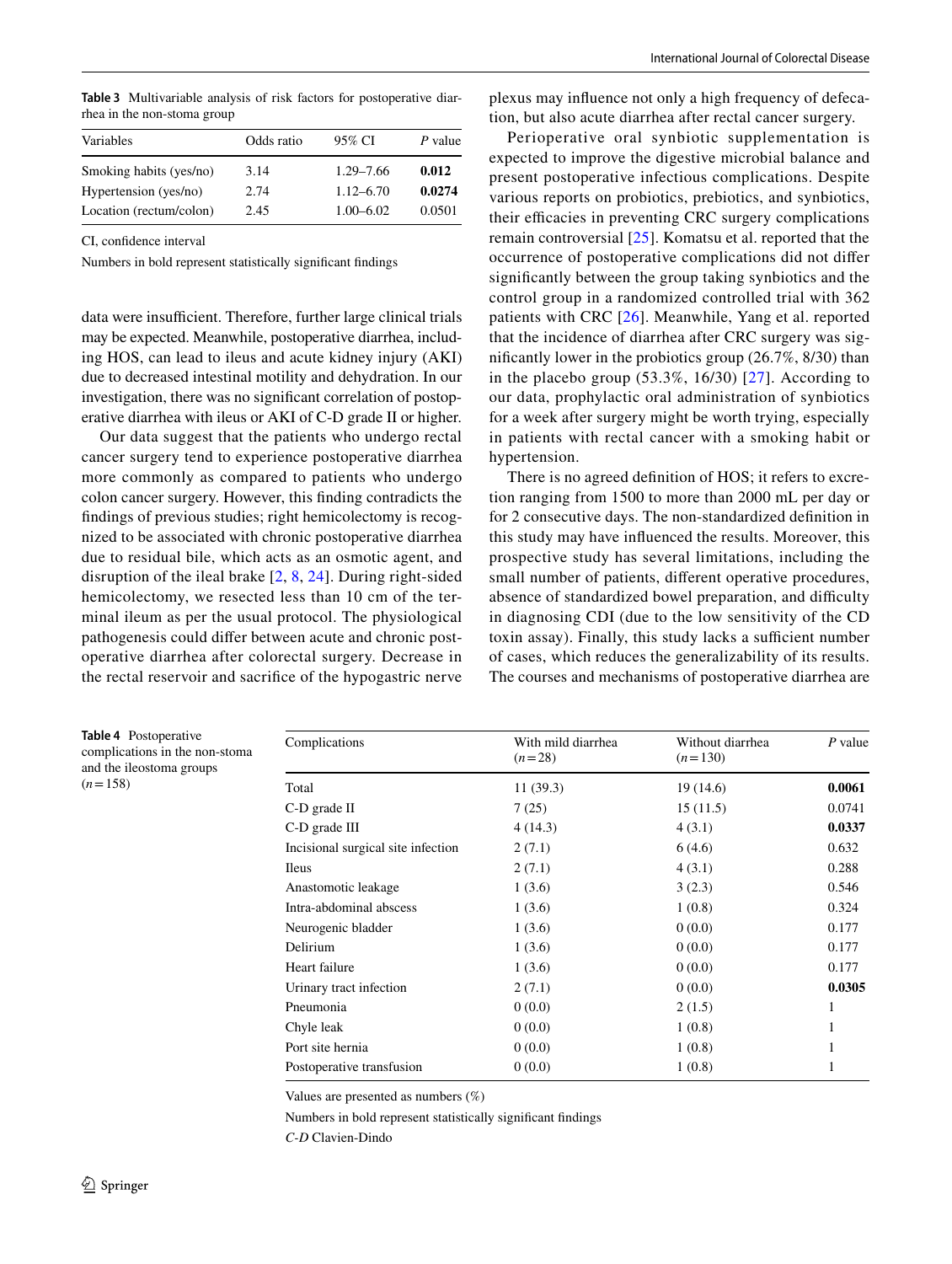diverse and complex; therefore, further basic physiological and pathological studies may be needed along with clinical studies to identify ways to prevent postoperative diarrhea.

# **Conclusion**

Our fndings suggest that smoking and hypertension are independent predictors of acute postoperative diarrhea, and mild postoperative diarrhea may lead to other more severe complications (including UTI) after an elective CRC surgery, especially rectal cancer surgery. Additional studies with much larger participant numbers are necessary to confrm the relationship between postoperative diarrhea and other complications in CRC surgery.

**Author contribution** H. O.: conceptualization, methodology, and writing of the original draft; T. M.: validation and formal analysis; T. U.: investigation and resources; M. K.: investigation and resources; M. K.: data curation and resources; T. T.: data curation and resources; T. I.: data curation and resources; S.K.: data curation and resources; T. S.: supervision and project administration; E. M.: supervision and project administration; M. T.: supervision, review, editing, and funding acquisition.

# **Declarations**

**Ethics approval** All the procedures performed in the studies involving human participants were in accordance with the ethical standards of the institutional and/or national research committee and with the 1964 Helsinki declaration and its later amendments or comparable ethical standards. The study was approved by the Research Ethics Committee of Shiga University of Medical Science (no: 27–222).

**Consent to participate** Informed consent was obtained from all the individual participants included in the study.

**Consent to for publication** Informed consent was obtained from all the participants included in the study.

**Conflict of interest** The authors declare no competing interests.

**Open Access** This article is licensed under a Creative Commons Attribution 4.0 International License, which permits use, sharing, adaptation, distribution and reproduction in any medium or format, as long as you give appropriate credit to the original author(s) and the source, provide a link to the Creative Commons licence, and indicate if changes were made. The images or other third party material in this article are included in the article's Creative Commons licence, unless indicated otherwise in a credit line to the material. If material is not included in the article's Creative Commons licence and your intended use is not permitted by statutory regulation or exceeds the permitted use, you will need to obtain permission directly from the copyright holder. To view a copy of this licence, visit <http://creativecommons.org/licenses/by/4.0/>.

# **References**

- <span id="page-7-0"></span>1. Andreyev HJN, Davidson SE, Gillespie C, Allum WH, Swarbrick E, British Society of Gastroenterology, Association of Colo-Proctology of Great Britain and Ireland, Association of Upper Gastrointestinal Surgeons, Faculty of Clinical Oncology Section of the Royal College of Radiologists (2012) Practice guidance on the management of acute and chronic gastrointestinal problems arising as a result of treatment for cancer. Gut 61:179–192. <https://doi.org/10.1136/gutjnl-2011-300563>
- <span id="page-7-1"></span>2. Yde J, Larsen HM, Laurberg S, Krogh K, Moeller HB (2018) Chronic diarrhoea following surgery for colon cancer—frequency, causes and treatment options. Int J Colorectal Dis 33:683–694. <https://doi.org/10.1007/s00384-018-2993-y>
- <span id="page-7-2"></span>3. McFarland LV, Mulligan ME, Kwok RY, Stamm WE (1989) Nosocomial acquisition of Clostridium difficile infection. N Engl J Med 320:204–210. <https://doi.org/10.1056/NEJM198901263200402>
- <span id="page-7-3"></span>4. Kent KC, Rubin MS, Wroblewski L, Hanff PA, Silen W (1998) The impact of Clostridium difficile on a surgical service: a prospective study of 374 patients. Ann Surg 227:296–301. [https://](https://doi.org/10.1097/00000658-199802000-00021) [doi.org/10.1097/00000658-199802000-00021](https://doi.org/10.1097/00000658-199802000-00021)
- <span id="page-7-4"></span>5. Baker ML, Williams RN, Nightingale JMD (2011) Causes and management of a high-output stoma. Colorectal Dis 13:191– 197. <https://doi.org/10.1111/j.1463-1318.2009.02107.x>
- <span id="page-7-5"></span>6. Arenas Villafranca JJ, López-Rodríguez C, Abilés J, Rivera R, Adán NG, Navarro PU (2015) Protocol for the detection and nutritional management of high-output stomas. Nutr J 14:1–7. <https://doi.org/10.1186/s12937-015-0034-z>
- <span id="page-7-6"></span>7. Pak J, Uemura M, Fukuda Y, Miyake M, Ikeda M, Nishikawa K, Miyamoto A, Hirao M, Nakamori S, Sekimoto M (2017) Predictors of high-output stoma after low anterior resection with diverting ileostomy for rectal cancer. Int Surg 102:313–317. <https://doi.org/10.9738/INTSURG-D-17-00121.1>
- <span id="page-7-7"></span>8. Ohigashi S, Hoshino Y, Ohde S, Onodera H (2011) Functional outcome, quality of life, and efficacy of probiotics in postoperative patients with colorectal cancer. Surg Today 41:1200–1206. <https://doi.org/10.1007/s00595-010-4450-6>
- <span id="page-7-8"></span>9. Duclos J, Lefevre JH, Lefrançois M, Lupinacci R, Shields C, Chafai N, Tiret E, Parc Y (2014) Immediate outcome, long-term function and quality of life after extended colectomy with ileorectal or ileosigmoid anastomosis. Colorectal Dis 16:O288– O296.<https://doi.org/10.1111/codi.12558>
- <span id="page-7-9"></span>10. von Elm E, Altman DG, Egger M, Pocock SJ, Gøtzsche PC, Vandenbroucke JP, Initiative STROBE (2014) The strengthening the reporting of observational studies in epidemiology (STROBE) statement: guidelines for reporting observational studies. Int J Surg 12:1495–1499. [https://doi.org/10.1016/j.ijsu.](https://doi.org/10.1016/j.ijsu.2014.07.013) [2014.07.013](https://doi.org/10.1016/j.ijsu.2014.07.013)
- <span id="page-7-10"></span>11. Farthing M, Salam MA, Lindberg G, Dite P, Khalif I, Salazar-Lindo E, Ramakrishna BS, Goh KL, Thomson A, Khan AG, Krabshuis J, LeMair A, WGO (2013) Acute diarrhea in adults and children: a global perspective. World Gastroenterology Organization Global Guidelines. J Clin Gastroenterol 47:12–20. <https://doi.org/10.1097/MCG.0b013e31826df662>
- <span id="page-7-11"></span>12. O'Donnell LJ, Virjee J, Heaton KW (1990) Detection of pseudodiarrhoea by simple clinical assessment of intestinal transit rate. BMJ 300:439–440.<https://doi.org/10.1136/bmj.300.6722.439>
- <span id="page-7-12"></span>13. Dindo D, Demartines N, Clavien PA (2004) Classifcation of surgical complications: a new proposal with evaluation in a cohort of 6336 patients and results of a survey. Ann Surg 240:205–213. <https://doi.org/10.1097/01.sla.0000133083.54934.ae>
- <span id="page-7-13"></span>14. Kanda Y (2013) Investigation of the freely available easy-to-use software "EZR" for medical statistics. Bone Marrow Transplant 48:452–458. <https://doi.org/10.1038/bmt.2012.244>